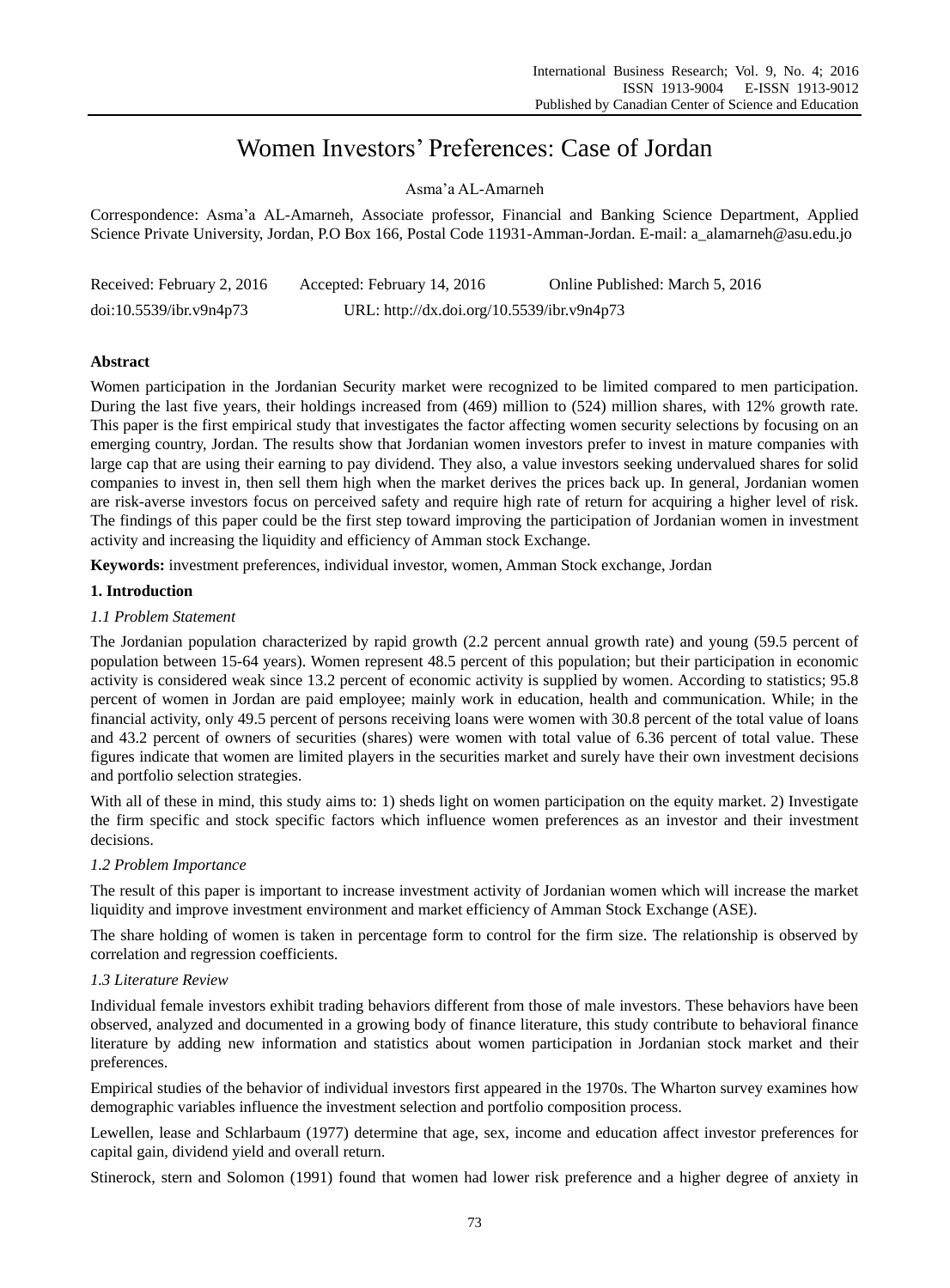financial decisions than men.

Powell and Ansic (1997) found that gender is an important factor that influences investment decision making with women being more risk averse and employing different decision making strategies when making financial decisions compared to men.

Estes and Hosseini (1988) also demonstrated that gender was the most important explanatory factor affecting confidence in investment decisions. Female were less confident than males after controlling for the effect of other variable such as age, education, knowledge and experience.

Furthermore, Barber and Odean (2001) document that in area of finance, men are more overconfident than women and men trade more excessively than women. After analyzing the trading records during 1991-1997 they found that men trade 45 percent more than women. Trading reduces men's returns by 2.65 percentage points a year as opposed to 1.72 percentage points for women. Also, women tend to hold less risky positions than men within their common stock portfolios.

Heminway (2009) found that women and men exhibit a different investment behavior and achieve different investment outcomes and resulting female investment profile is closer to existing conceptions of the reasonable investor than resulting male investment profile. The study significant key findings were women are more likely to seek investment advice than men also they research and understand their investment more than men. The results assured that women are more risk averse than men; this risk aversion appear in portfolio asset allocation and loss-aversion behaviors.

Al-Ajmi (2011) study the risk tolerance for the individual investor in Bahrain, he found that men have high propensity towards risk tolerance than women and he recommended that men and women should not treated as a homogenous group because of these differences.

Bashir et.al. (2013) study the relationship between demographic (age, gender, education and income) and investment preferences consisting of stock investment and gambling decisions of salaried individuals of finance teachers and bankers. Their findings indicate that females are more risk averse than males but young and educated people are attractive more towards new risky investments.

Bayyurt et. al. (2013) explored the differences between women and men in their investment preferences by analyzing their attitude towards six investment tools, namely, gold, foreign currency, fund, real estates, common stocks and time deposits. The results revealed that while men investors prefer common stocks and real estate to invest, women investors are more risk averse and invest in fund, time deposit and old. There are no significant differences between men and women in foreign currency investment.

## *1.4 Hypotheses Development*

According to the previous literature; women looking for low risk investment and get low return. But none of the paper has investigated the women preferences according to firm or stock specific characteristics. In this paper, we are interested in investigating the main characteristics of firms that women in Jordan preferred to invest their money in and the main characteristics of stocks they prefer to hold.

The following hypotheses will be tested:

*Hypothesis 1*: corporate performance has a positive effect on women holdings

*Hypothesis 2*: stock performance has a positive effect on women holdings

## **2. Method**

*2.1 Sample Selection and Data Collection*

Our sample consists of all firms listed in Amman Stock Exchange and has all the required data during the period of the study.

| Year                                                | Number of companies with woman's share holdings |
|-----------------------------------------------------|-------------------------------------------------|
| 2010                                                | 263                                             |
| 2011                                                | 265                                             |
|                                                     | 265                                             |
| $\begin{array}{c} 2012 \\ 2013 \\ 2014 \end{array}$ | 261                                             |
|                                                     | 260                                             |

Table 1. Distribution of women holdings during 2010-2014

Source: Security Depository Center- Jordan

By the end of 2014 there were (277) companies listed in ASE and distributed among three main industry sectors. Women holdings were distributed among (263) listed companies by the end of 2010 and increased by the end of 2011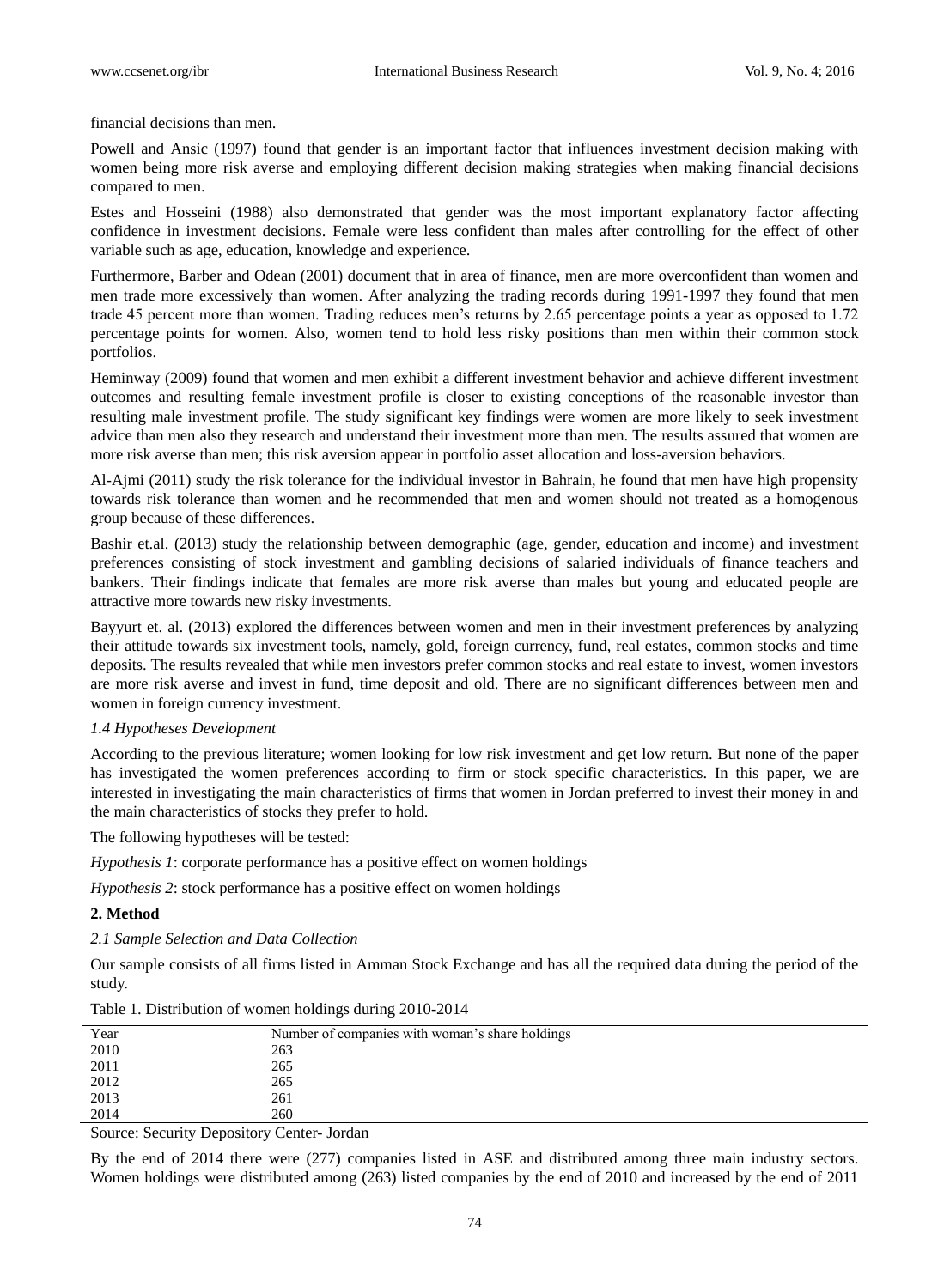and 2012 to (265) listed companies. Women start to close their positions by the end of 2013 and 2014 and keep holding of shares in (260) listed companies only.

To construct a balanced panel data, we select all common companies during the study period and end up with (192) companies for each year, which means there are (960) observations for each variable included in the study model. Our sample classified according to the type of industry as follows:

| Industry type            | Number of companies in our sample | <b>Number of observations</b> |
|--------------------------|-----------------------------------|-------------------------------|
| Financial sector         |                                   | 475                           |
| Service Sector           | 4 <sup>7</sup>                    | 235                           |
| <b>Industrial Sector</b> | 50                                | 250                           |
| Total                    | 192                               | 960                           |

Table 2. Classification of companies according to industry type during 2010-2014

Source: ASE annual report -2014.

#### *2.2 Variables and Model*

The focal point in this study is to test the main firm specific characteristics that attract women investments. The firm specific characteristics (corporate financial performance and stock performance) are measured and their relationship to women holdings was analyzed.

*The dependent variable*: women holdings: measured by the percentage of shares outstanding held by women.

*Independent variables*: corporate financial performance and stock performance.

Corporate financial performance: is measured by using the following financial indicators: return on equity (ROE), financial leverage, dividend yield, risk level and we control for the firm size and type of industry using the industry dummy variable.

Stock performance: is measured by the following indicators: price to book ratio (P/B), trading volume, market capitalization, share turnover, systematic risk and the market return.

In particular, our study is attending to test the following models:

$$
Women Holdings i, t = \alpha 1 + \text{ Corporate financial performance } i, t - 1 + Ci, t - 1 + \varepsilon i, t \tag{1}
$$

$$
Women\;Holdings\; i, t = \alpha 1 + Stock\; performance\; i, t - 1 + Ci, t - 1 + \varepsilon i, t \tag{2}
$$

Where  $\alpha$  represent the regression coefficient,  $\varepsilon$  the error term and  $C_{i,t-1}$  represent the control variable matrix.

## **3. Results**

## *3.1 Statistics and Data Analysis*

The data analyzed in this study come from security Depository Center (SDC) and Amman Stock Exchange (ASE) during the period from 2010 to 2014. To achieve the goal of this paper two types of data were collected, the data related to women ownership in different listed companies were collected from the SDC records, while financial figures related to these firms were collected from the ASE publications. Table 3 presents the average performance of ASE during the study period. The figures represent a decrease in performance as a result of world financial crisis and political circumstances in the region.

Table 3. ASE performance during 2010-2014

| year                               | 2010     | 2011     | 2012     | 2013     | 2014     |
|------------------------------------|----------|----------|----------|----------|----------|
| Market Capitalization (million JD) | 21,858.2 | 19.272.8 | 19.141.5 | 18,233.5 | 18,082.6 |
| Trading Volume (million JD)        | 6,690.0  | 2,850.3  | 1.978.8  | 3,027.3  | 2,263.4  |
| <b>Shares Turnover</b>             | 102.2    | 58.2     | 33.9     | 38.0     | 32.8     |
| Price weighted market index        | 5318.0   | 4648.4   | 4593.9   | 4336.7   | 4237.6   |
| P/E                                | 26.3     | 22.6     | 15.6     | 14.7     | 15.3     |
| P/B                                | 1.7      | 1.5      | 1.5      | 1.3      | 1.3      |
| Div. Yield                         | 2.7      | 3.3      | 4.6      | 4.6      | 4.2      |
| Market Cap. To GDP %               | 122.7    | 102.7    | 93.5     | 83.0     | 75.8     |

Source: ASE annual report -2014.

Table 4 presents the classification of ownership according to gender during the study period. Figures in this table represent the number of shareholder, number of securities held by men and women and the total market value of these securities.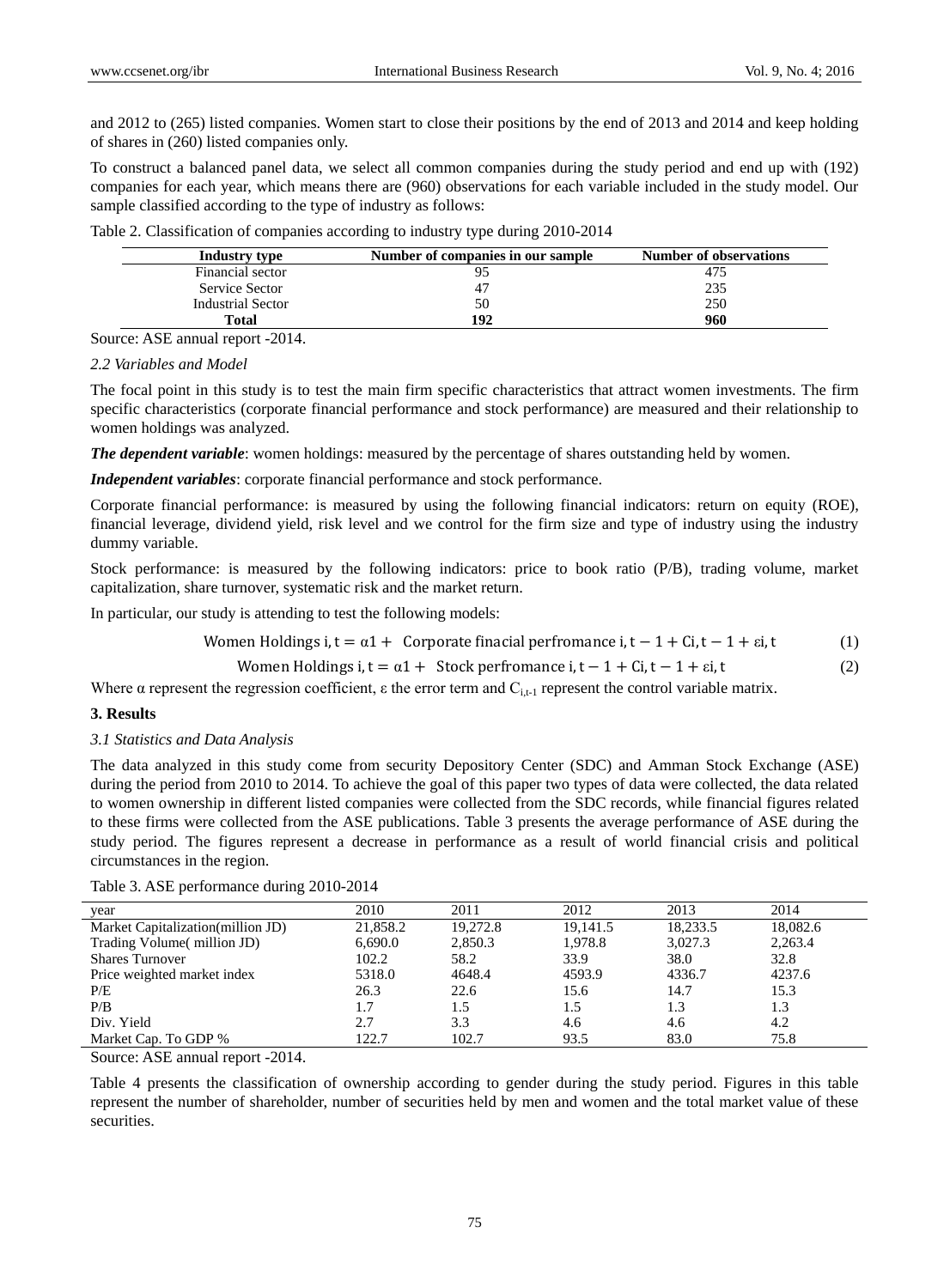| vear | Gender | <b>Shareholder</b> | <b>Securities</b> | <b>Total Value</b> |
|------|--------|--------------------|-------------------|--------------------|
| 2010 | Male   | 390.526            | 2,538,791,694     | 4,531,449,904.08   |
|      | Female | 243,071            | 468,824,346       | 1,312,766,709.08   |
| 2011 | Male   | 389,100            | 2,639,044,056     | 3,860,703,838.12   |
|      | Female | 246.136            | 496,009,709       | 1,101,748,399.74   |
| 2012 | Male   | 377.489            | 2,650,663,452     | 3,743,446,111.72   |
|      | Female | 242,053            | 499.467.725       | 1,040,656,781.74   |
| 2013 | Male   | 374,393            | 2,716,025,273     | 4,230,548,389.57   |
|      | Female | 243.150            | 510, 169, 355     | 1,111,069,263.8    |
| 2014 | Male   | 369.191            | 2,718,444,175     | 4,387,691,117.50   |
|      | Female | 242,272            | 524,385,251       | 1.154.492.981.15   |

Table 4. Ownership analysis according to investor category (2010-2014)

Source: Security Depository Center- Jordan

The table shows that the number of securities held by women increased during the study period from approximately (469) million shares to (524) million shares, indicating that women interest in equity market increased by 12% during the last five years, but still far away from men figures (see figure 1).



Figure 1. Number of securities held by Men and Women during 2010-2014

When classifying women holdings according to certain firm specific factors and share stock specific factors we found the following:

 According to Industry sector; women holdings in each industry type is classified as follows: on average Jordanian women hold about 7.96 percent of total securities in financial sector (banks, insurance companies, financial services and real estate companies), 9.40 percent of total securities in service sector (health care, education, transportation…) and 8.05 percent of total securities in industrial sector (chemical, pharmaceutical, mining and extraction, engineering and construction..)

 According to profitability; women hold about 9.2 percent of total securities with positive market return and 7.7 percent of total securities with negative market return. Also, women hold about 8.40 percent and 8.54 percent of companies with positive return on equity (ROE) and positive return on assets (ROA), respectively; indicating that Jordanian women look for profitable investment.

 According to financial leverage degree; women hold 6.0 percent in companies with low leverage degree (number of observations 682 of 960), 5.0 percent in medium leverage level and 4.0 percent in highly leveraged firms indicating that Jordanian women were risk averse.

 According to company size; women holdings concentrated in small companies (99.5 percent) with total assets less than 10 Billion JD and their holdings reach 8.30 percent of these companies, while they hold 12.80 percent of securities related to large companies.

 According to stock price; 97.7 percent of women holdings were in companies with stock price less than (10) JD and they hold about 8.46 percent of these companies, while their holdings in highly priced stock didn't exceed 3.20 percent.

 According to systematic risk of the stock (Beta); 67.5 percent of observations were positive ( + Beta) which means the stock return go with the market return in the same direction and women hold on average 8.1 percent of the securities in these companies, while their investments in a negative beta companies were near 8.6 percent.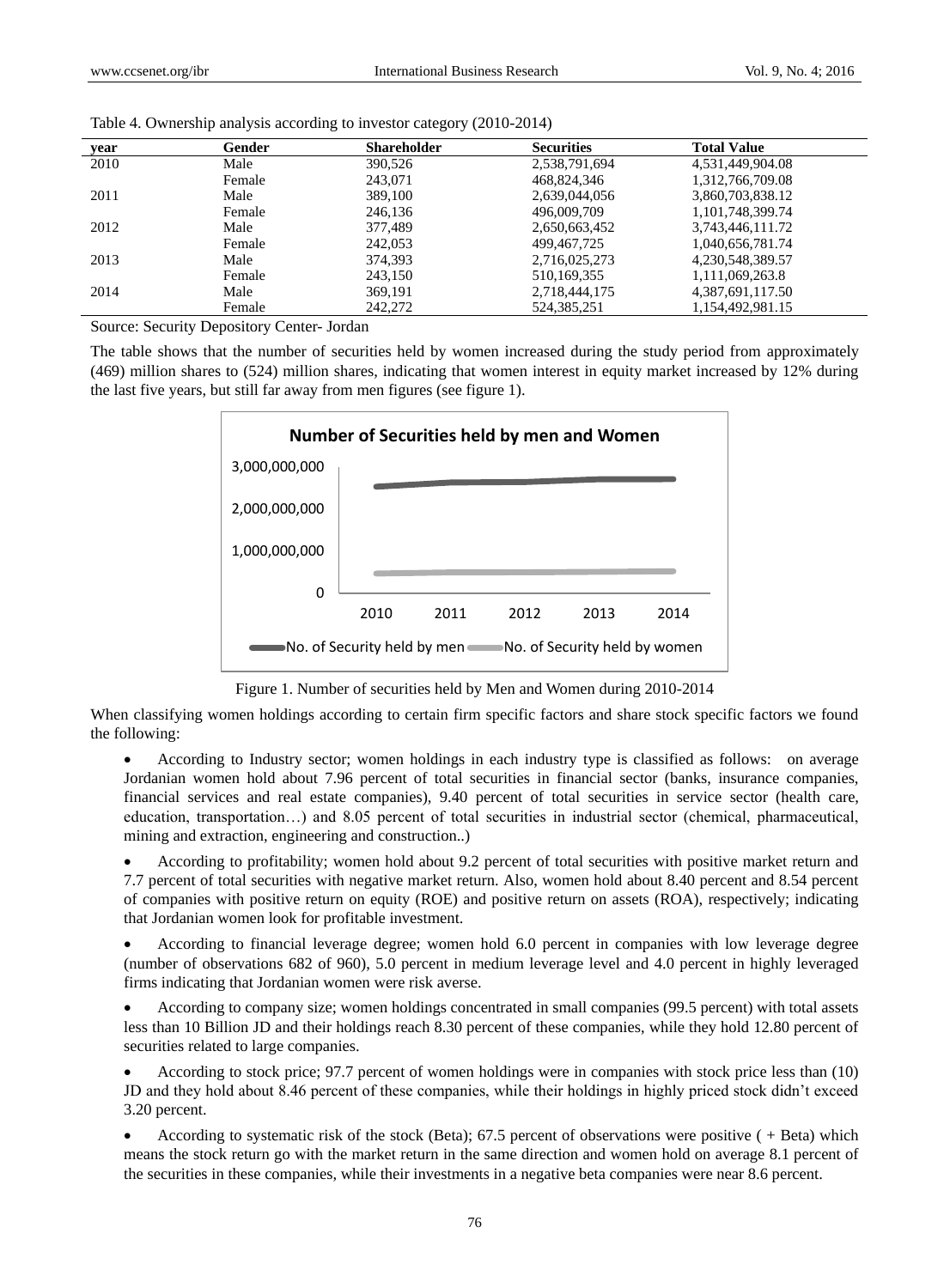Table 5 shows that; on average Jordanian women present 32.9% of shareholders, with security holdings of 8.3 percent only as a percentage of total securities. The selected companies on average have a share price of (1.03) JD, with price volatility of (11%), and market capitalization of (2 million) JD and average trading value per company was (8 million) JD, while the company size measured by total assets was (16.0 million) JD on average. The financial performance of the selected companies was bad during 2010 – 2014 since 361 (37.6 percent) of the ROE observations was negative also 34.38 percent of the ROA observations (The ROA figures were analyzed but not shown in the table) was negative, too; while the market return on average was -3.90 percent with 60.8 percent of the observation were negative indicating a bad performance of the selected companies' shares in the market. Mainly, about 31.0% of the capital of our sample comes from debt. Concerning the market value of our sample; the results show that stocks were undervalued (Tobin'Q ratio on average  $=0.70$ ) with low systematic risk on average (Beta  $= 0.51$ ).

Table 5. Descriptive statistics.

|                  |                            | Price                                | Market | Beta | LN                    | LN       | LN    |                               |          |     |            |                                 |     |                                  |          |
|------------------|----------------------------|--------------------------------------|--------|------|-----------------------|----------|-------|-------------------------------|----------|-----|------------|---------------------------------|-----|----------------------------------|----------|
|                  | <b>AVGPRICE Volatility</b> |                                      | Return |      | (MARKETCAP) (TRADING) |          | (T.A) | <b>TURNOVER DIVYIELD PTOB</b> |          |     | <b>ROE</b> |                                 |     | LEVERAGE TOBINO HOLDERPER SECPER |          |
| Mean             | 1.868706                   | 0.197529 0.514490 0.502360 29.83134  |        |      |                       | 15.60073 |       | 15.03033 66.73287             | 1.807525 |     |            | 1.141911 -35.03905 36.39304     |     | 6.196567 0.329758                | 0.083468 |
| Median           | 1.030000                   | 0.110000 -0.0392270.248608 14.56000  |        |      |                       | 15,89000 |       | 16.57410 16.39000             | 0.000000 |     |            | 0.890000 2.100000 31.08000      |     | 0.730931 0.330000                | 0.060000 |
| Maximum          | 43.63080                   | 7.522271 374.6251 4.774935 3073.072  |        |      |                       | 21.04716 |       | 23.97595 1947.040             | 17.95000 |     |            | 25.68000 816.5100 119.2518      |     | 161.5385 0.520000                | 0.68000  |
| Minimum          | 0.080000                   | 0.000000 -0.986740-1.971001 0.000000 |        |      |                       | 5.000000 |       | $-2.210000$ $0.000000$        | 0.000000 |     |            | $-6.457749 - 34544.15$ 0.020000 |     | 0.000000 0.100000                | 0.0000   |
| Std. Dev.        | 3.302415                   | 0.367234 12.34793 1.028786 125.9487  |        |      |                       | 2.122216 |       | 5.891805 172.7876             | 2.986257 |     |            | 1.214790 1117.273 26.92495      |     | 14.79576 0.083530                | 0.093087 |
| Observations 960 |                            | 960                                  | 960    | 960  | 960                   | 960      | 960   | 960                           | 960      | 960 | 960        | 960                             | 960 | 960                              | 960      |

To test the first hypothesis we run the OLS regression (random effect) to find the effect of firm financial performance on women investments in any company. The results show that the most significant factors were ROE and Dividend Yield, they affect women holdings positively and significantly. Financial leverage and firm size have a negative insignificant effect on women holdings indicating that women don't like investment in high leveraged firms such as banks and insurance companies, and prefer to invest in small companies (size measured by total assets) whatever the sector was. Also, about 91.0 percent of changes in women holdings were explained by this group of firm specific factors with high confidence level.

Table 6. Regression Analysis Results (Random effect) to test the effect of company financial performance.

| Variable                  | Coefficient | <b>Std. Error</b> | t-Statistic | Prob.  |
|---------------------------|-------------|-------------------|-------------|--------|
| $ROE(-1)$                 | 2.44E-07    | 7.49E-08          | 3.256296    | 0.0012 |
| LEVERAGE(-1)              | $-3.33E-05$ | 3.79E-05          | $-0.879270$ | 0.3795 |
| $DIVYIED(-1)$             | 0.000334    | 0.000196          | 1.704146    | 0.0888 |
| LN(TA)                    | $-0.000147$ | 0.000125          | $-1.173533$ | 0.2409 |
| $SECPER(-1)$              | 1.018650    | 0.052512          | 19.39833    | 0.0000 |
|                           | 0.003964    | 0.005447          | 0.727620    | 0.4671 |
| R-squared:                | 0.910018    |                   |             |        |
| <b>Adjusted R-squared</b> | 0.909426    |                   |             |        |
| F-statistic               | 1537.221    |                   |             |        |
| Prob(F-statistic)         | 0.000000    |                   |             |        |
| Durbin-Watson stat        | 2.188035    |                   |             |        |

We run the OLS regression (random effect) again to test the second hypothesis; the results show that stock market return was the most significant factor that affects positively the women holdings in ASE. In addition, the market capitalization has a significant positive effect on women holdings. Although company size measured by total assets has a negative insignificant effect, the market capitalization as a proxy of size has a positive and significant effect on women selections. In the other hand, price to book value ratio has a negative significant effect on women holdings indicating that Jordanian women are value investors who prefer stocks with low market to book value, which considered as undervalued stocks in other words; Jordanian women prefer value stocks that pay dividend most of the time. The sign for systematic risk (beta) coefficient was negative but not significant indicating to a certain limit that Jordanian women are pessimistic investors and risk averse; they choose an investment with small betas (low systematic risk). It is clear that Jordanian women were not interested in stock liquidity (stock turnover ratio) and stock trading value.